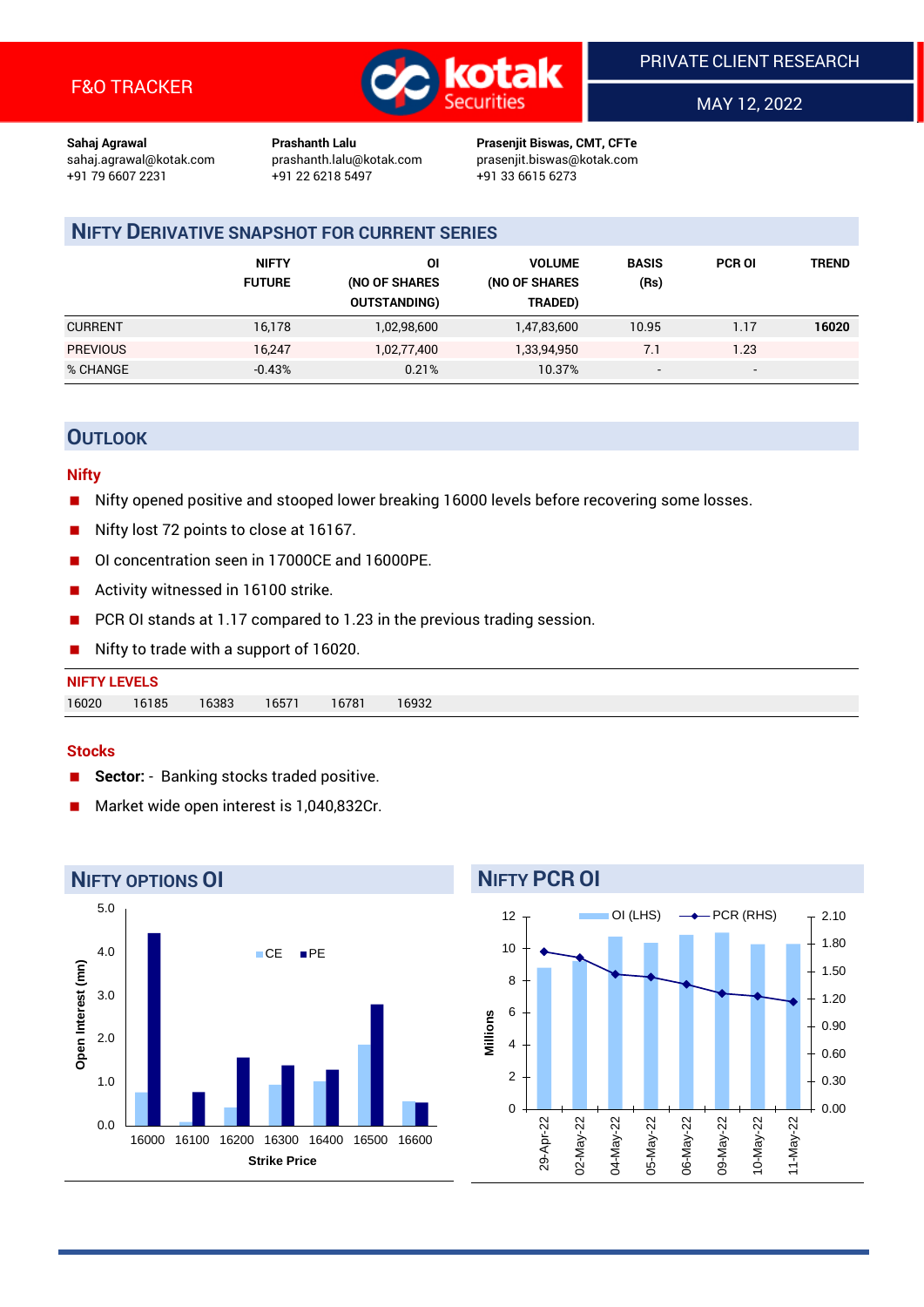# **FUTURE STATISTICS**

## **OI INCREASE**

| <b>SYMBOL</b>     | ΟI    | ΟI          | <b>PRICE CHG</b> |
|-------------------|-------|-------------|------------------|
|                   | (%)   | (SHARES)    | $(\%)$           |
| <b>IBULHSGFIN</b> | 18.6% | 4,79,66,800 | $-20.5%$         |
| <b>CANFINHOME</b> | 11.7% | 41.31.075   | $-4.4%$          |
| <b>INDHOTEL</b>   | 8.0%  | 2,58,97,658 | $-2.3%$          |
| <b>AARTIIND</b>   | 7.6%  | 33,07,350   | $-3.0%$          |
| <b>AUBANK</b>     | 6.3%  | 31,53,500   | 1.0%             |
| <b>HINDALCO</b>   | 6.2%  | 4.17.54.075 | $-0.1%$          |
| <b>IGL</b>        | 6.1%  | 1,61,48,000 | 1.0%             |
| <b>JUBLFOOD</b>   | 5.9%  | 1,09,56,250 | $-2.4%$          |
| LTI               | 5.9%  | 21,62,400   | $-1.9%$          |
| <b>BANDHANBNK</b> | 5.7%  | 4.00.10.400 | $-0.4%$          |

| <b>OI DECREASE</b> |          |             |                  |
|--------------------|----------|-------------|------------------|
| <b>SYMBOL</b>      | ΟI       | ΟI          | <b>PRICE CHG</b> |
|                    | (%)      | (SHARES)    | $(\%)$           |
| <b>GUJGASLTD</b>   | $-14.3%$ | 28,86,250   | 6.0%             |
| <b>ABB</b>         | $-9.9%$  | 3,74,500    | 1.8%             |
| <b>NAM-INDIA</b>   | $-9.5%$  | 33,98,400   | 1.1%             |
| <b>CHAMBLFERT</b>  | $-9.0%$  | 21,24,000   | $-4.4%$          |
| <b>PERSISTENT</b>  | $-8.1%$  | 4,46,100    | $-2.9%$          |
| <b>DALBHARAT</b>   | $-7.6%$  | 13,08,000   | 1.8%             |
| COROMANDEL         | $-6.7%$  | 12,05,050   | 2.2%             |
| <b>LAURUSLABS</b>  | $-5.5%$  | 72,40,500   | 2.8%             |
| <b>NATIONALUM</b>  | $-5.3%$  | 6,40,94,250 | 1.4%             |
| <b>JKCEMENT</b>    | $-5.0%$  | 2.85.775    | 0.1%             |
|                    |          |             |                  |

# **CASH STATISTICS**

| <b>TOP VOLUMES</b> |                      |              |              |  |  |  |  |
|--------------------|----------------------|--------------|--------------|--|--|--|--|
| <b>SYMBOL</b>      | <b>TRADED SHARES</b> | <b>VALUE</b> | <b>CLOSE</b> |  |  |  |  |
|                    | (QTY)                | (IN LAKHS)   |              |  |  |  |  |
| <b>RELIANCE</b>    | 76,81,157            | 1,88,518     | 2,449        |  |  |  |  |
| <b>TATASTEEL</b>   | 1,07,06,315          | 1,23,861     | 1,166        |  |  |  |  |
| <b>HDFCBANK</b>    | 85,51,462            | 1,14,906     | 1,349        |  |  |  |  |
| <b>TATAMOTORS</b>  | 2,92,15,175          | 1,12,792     | 388          |  |  |  |  |
| <b>ICICIBANK</b>   | 1,35,16,852          | 96,557       | 714          |  |  |  |  |
| <b>ADANIPOWER</b>  | 3,44,77,812          | 90,269       | 255          |  |  |  |  |
| <b>TATAPOWER</b>   | 3,50,97,575          | 79,087       | 227          |  |  |  |  |
| <b>HDFC</b>        | 34,99,620            | 77,368       | 2,219        |  |  |  |  |
| <b>SBIN</b>        | 1,47,71,351          | 69,639       | 477          |  |  |  |  |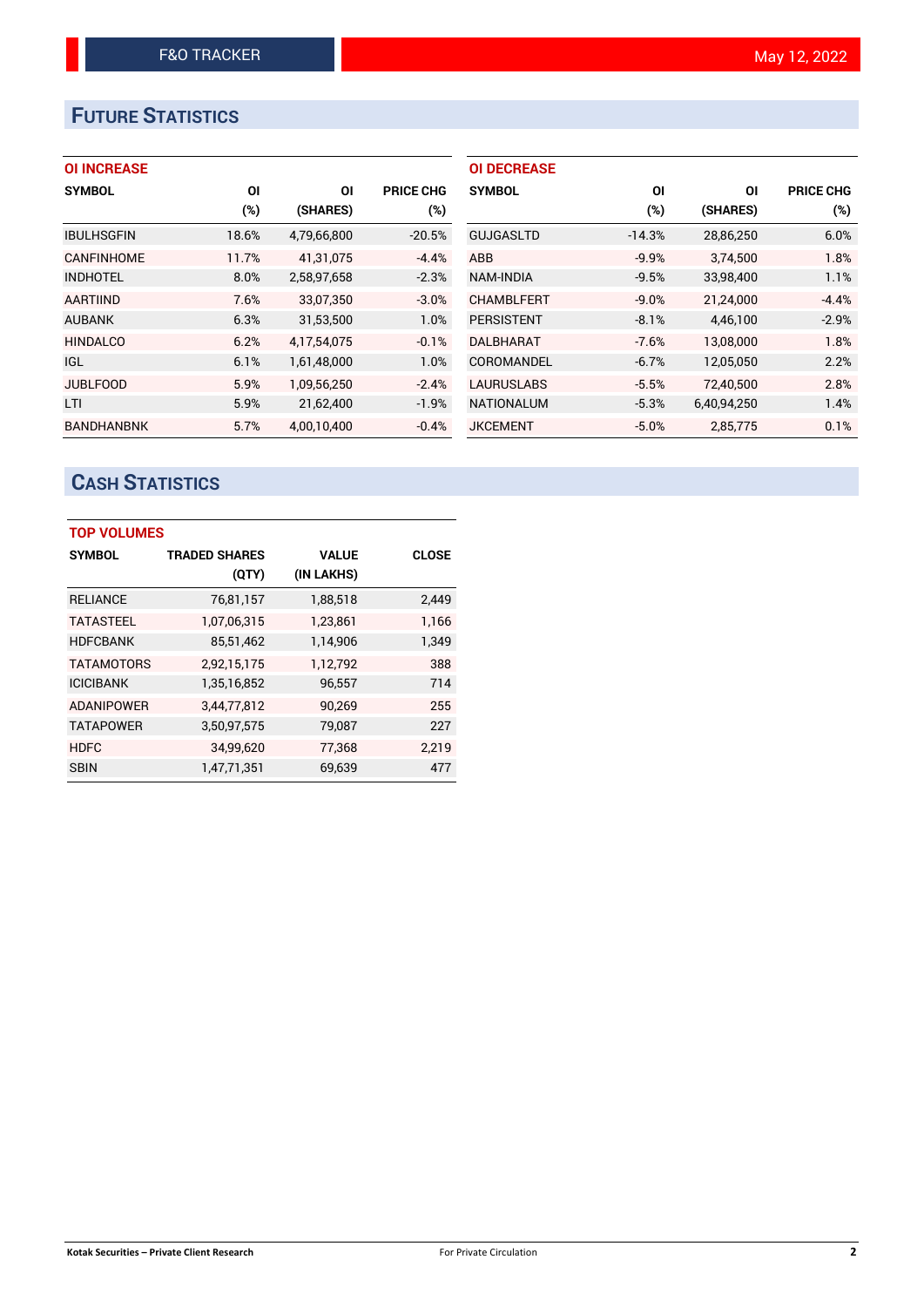# **OPTION STATISTICS**

#### **SIGNIFICANT CALL OPEN INTEREST**

| <b>SYMBOL</b>    | <b>STRK</b>  | <b>OPTION</b> | <b>CLOSE</b> | <b>FUT</b>   | ΟI          |
|------------------|--------------|---------------|--------------|--------------|-------------|
|                  | <b>PRICE</b> | TYPE          | (RS)         | <b>CLOSE</b> | (SHARES)    |
| ONGC             | 170          | <b>CE</b>     | 1.2          | 159          | 1,32,32,450 |
| <b>NTPC</b>      | 165          | CF            | 0.6          | 153          | 1,91,57,700 |
| <b>NTPC</b>      | 160          | <b>CE</b>     | 1.3          | 153          | 1,71,05,700 |
| <b>MARUTI</b>    | 8.000        | <b>CE</b>     | 34.7         | 7.412        | 5,10,600    |
| <b>COALINDIA</b> | 200          | <b>CE</b>     | 0.7          | 171          | 85,05,000   |
| ONGC             | 165          | <b>CE</b>     | 2.2          | 159          | 72,64,950   |
| <b>COALINDIA</b> | 190          | <b>CE</b>     | 1.1          | 171          | 67,70,400   |
| <b>ITC</b>       | 270          | CE            | 1.6          | 253          | 1,33,02,400 |
| <b>ITC</b>       | 265          | <b>CE</b>     | 2.3          | 253          | 1,30,20,800 |
| <b>TATAPOWER</b> | 250          | <b>CE</b>     | 2.0          | 227          | 1,29,66,750 |

#### **SIGNIFICANT PUT OPEN INTEREST**

| <b>SYMBOL</b>     | <b>STRK</b><br>PRICE | <b>OPTION</b><br>TYPE | <b>CLOSE</b><br>(RS) | FUT<br><b>CLOSE</b> | ΩI<br>(SHARES) |
|-------------------|----------------------|-----------------------|----------------------|---------------------|----------------|
| <b>CIPLA</b>      | 900                  | PF                    | 10.1                 | 940                 | 8,09,900       |
| <b>SBIN</b>       | 450                  | PF                    | 5.5                  | 475                 | 33.45.000      |
| COALINDIA         | 170                  | РF                    | 5.3                  | 171                 | 24,65,400      |
| <b>ASIANPAINT</b> | 3.000                | PF                    | 46.6                 | 3,053               | 2,83,650       |
| <b>IBULHSGFIN</b> | 100                  | PF                    | 4.2                  | 111                 | 23,77,700      |
| <b>TATAMOTORS</b> | 400                  | PF                    | 19.8                 | 390                 | 42.90.675      |
| <b>IBULHSGFIN</b> | 110                  | PF                    | 7.7                  | 111                 | 21,01,800      |
| <b>TATAPOWER</b>  | 220                  | PF                    | 4.8                  | 227                 | 43.74.000      |
| POWERGRID         | 240                  | PF                    | 5.9                  | 240                 | 23,94,517      |
| BANKBARODA        | 100                  | РE                    | 2.9                  | 102                 | 50,36,850      |

| SIGNIFICANT CALL OPEN INTEREST ADDITION |              |                              |            |        |              |  |  |  |
|-----------------------------------------|--------------|------------------------------|------------|--------|--------------|--|--|--|
| <b>SYMBOL</b>                           | <b>STRK</b>  | <b>OPTION</b><br><b>OPEN</b> |            | OI CHG | <b>CLOSE</b> |  |  |  |
|                                         | <b>PRICE</b> | <b>TYPE</b>                  | <b>INT</b> | (%)    | (Rs)         |  |  |  |
| <b>IBULHSGFIN</b>                       | 135          | <b>CE</b>                    | 9,11,400   | 9700%  | 1.6          |  |  |  |
| LICHSGFIN                               | 330          | <b>CE</b>                    | 1,06,000   | 5200%  | 17.6         |  |  |  |
| <b>GNFC</b>                             | 720          | <b>CE</b>                    | 1,31,300   | 4950%  | 28.8         |  |  |  |
| <b>IBULHSGFIN</b>                       | 130          | <b>CE</b>                    | 36.85.900  | 4854%  | 2.2          |  |  |  |
| <b>INDIACEM</b>                         | 180          | СE                           | 2,84,200   | 4800%  | 5.3          |  |  |  |
| <b>SAIL</b>                             | 83           | <b>CE</b>                    | 1,47,250   | 3000%  | 3.7          |  |  |  |
| <b>GMRINFRA</b>                         | 33           | СE                           | 26,55,000  | 2850%  | 1.3          |  |  |  |
| <b>CHAMBLFERT</b>                       | 420          | <b>CE</b>                    | 2,13,000   | 2740%  | 13.1         |  |  |  |
| GUJGASLTD                               | 650          | <b>CE</b>                    | 1,02,500   | 1950%  | 0.7          |  |  |  |
| SAIL                                    | 84           | <b>CE</b>                    | 1.94.750   | 1950%  | 3.3          |  |  |  |

| SIGNIFICANT PUT OPEN INTEREST ADDITION |              |               |             |        |              |  |  |  |
|----------------------------------------|--------------|---------------|-------------|--------|--------------|--|--|--|
| <b>SYMBOL</b>                          | <b>STRK</b>  | <b>OPTION</b> | <b>OPEN</b> | OI CHG | <b>CLOSE</b> |  |  |  |
|                                        | <b>PRICE</b> | <b>TYPE</b>   | <b>INT</b>  | $(\%)$ | (Rs)         |  |  |  |
| <b>IBULHSGFIN</b>                      | 100          | <b>PE</b>     | 23.77.700   | 25467% | 4.2          |  |  |  |
| <b>BANDHANBNK</b>                      | 285          | <b>PE</b>     | 1,09,800    | 6000%  | 4.2          |  |  |  |
| <b>IBULHSGFIN</b>                      | 85           | <b>PE</b>     | 1,73,600    | 5500%  | 1.6          |  |  |  |
| <b>RBLBANK</b>                         | 97           | <b>PE</b>     | 1,10,200    | 3700%  | 1.9          |  |  |  |
| <b>IBULHSGFIN</b>                      | 80           | <b>PE</b>     | 7,96,700    | 1877%  | 1.2          |  |  |  |
| <b>GNFC</b>                            | 690          | <b>PE</b>     | 1,61,200    | 933%   | 28.3         |  |  |  |
| <b>SAIL</b>                            | 77           | <b>PE</b>     | 2,51,750    | 783%   | 0.9          |  |  |  |
| <b>VEDL</b>                            | 303          | <b>PE</b>     | 6,89,750    | 756%   | 5.5          |  |  |  |
| <b>VEDL</b>                            | 310          | <b>PE</b>     | 1,64,300    | 657%   | 6.4          |  |  |  |
| <b>PNB</b>                             | 28           | <b>PE</b>     | 15,36,000   | 638%   | 0.2          |  |  |  |

| <b>CALL OPTION VOLUMES</b> |              |               |                  |              | <b>PUT OPTION VOLUMES</b> |              |               |                  |              |
|----------------------------|--------------|---------------|------------------|--------------|---------------------------|--------------|---------------|------------------|--------------|
| <b>SYMBOL</b>              | <b>STRK</b>  | <b>OPTION</b> | <b>CONTRACTS</b> | <b>CLOSE</b> | <b>SYMBOL</b>             | <b>STRK</b>  | <b>OPTION</b> | <b>CONTRACTS</b> | <b>CLOSE</b> |
|                            | <b>PRICE</b> | <b>TYPE</b>   |                  | (Rs)         |                           | <b>PRICE</b> | <b>TYPE</b>   |                  | (Rs)         |
| <b>RELIANCE</b>            | 2,500        | <b>CE</b>     | 38,054           | 42.4         | <b>RELIANCE</b>           | 2,400        | PE            | 14,226           | 36.3         |
| <b>RELIANCE</b>            | 2.600        | <b>CE</b>     | 25,576           | 15.2         | <b>RELIANCE</b>           | 2.440        | <b>PE</b>     | 12.721           | 51.4         |
| <b>RELIANCE</b>            | 2,700        | <b>CE</b>     | 17,642           | 7.8          | <b>RELIANCE</b>           | 2,460        | <b>PE</b>     | 11,113           | 60.4         |
| <b>TATASTEEL</b>           | 1.200        | <b>CE</b>     | 16.864           | 24.9         | <b>ASIANPAINT</b>         | 3.000        | <b>PE</b>     | 10.366           | 46.6         |
| <b>RELIANCE</b>            | 2,520        | <b>CE</b>     | 16,677           | 34.8         | <b>TATASTEEL</b>          | 1,100        | <b>PE</b>     | 9,523            | 16.0         |
| <b>RELIANCE</b>            | 2.460        | <b>CE</b>     | 15.278           | 60.8         | <b>TATASTEEL</b>          | 1.140        | <b>PE</b>     | 9.450            | 26.1         |
| <b>INFY</b>                | 1,600        | <b>CE</b>     | 14,756           | 12.6         | <b>RELIANCE</b>           | 2,300        | <b>PE</b>     | 8.744            | 14.8         |
| <b>RELIANCE</b>            | 2.800        | <b>CE</b>     | 14,532           | 4.9          | <b>TATASTEEL</b>          | 1,160        | <b>PE</b>     | 8,166            | 33.9         |
| <b>RELIANCE</b>            | 2,480        | <b>CE</b>     | 13,052           | 51.0         | <b>TATAMOTORS</b>         | 380          | PE            | 7,931            | 10.1         |
| <b>RELIANCE</b>            | 2,540        | <b>CE</b>     | 12,189           | 28.1         | <b>CIPLA</b>              | 900          | PE            | 7.805            | 10.1         |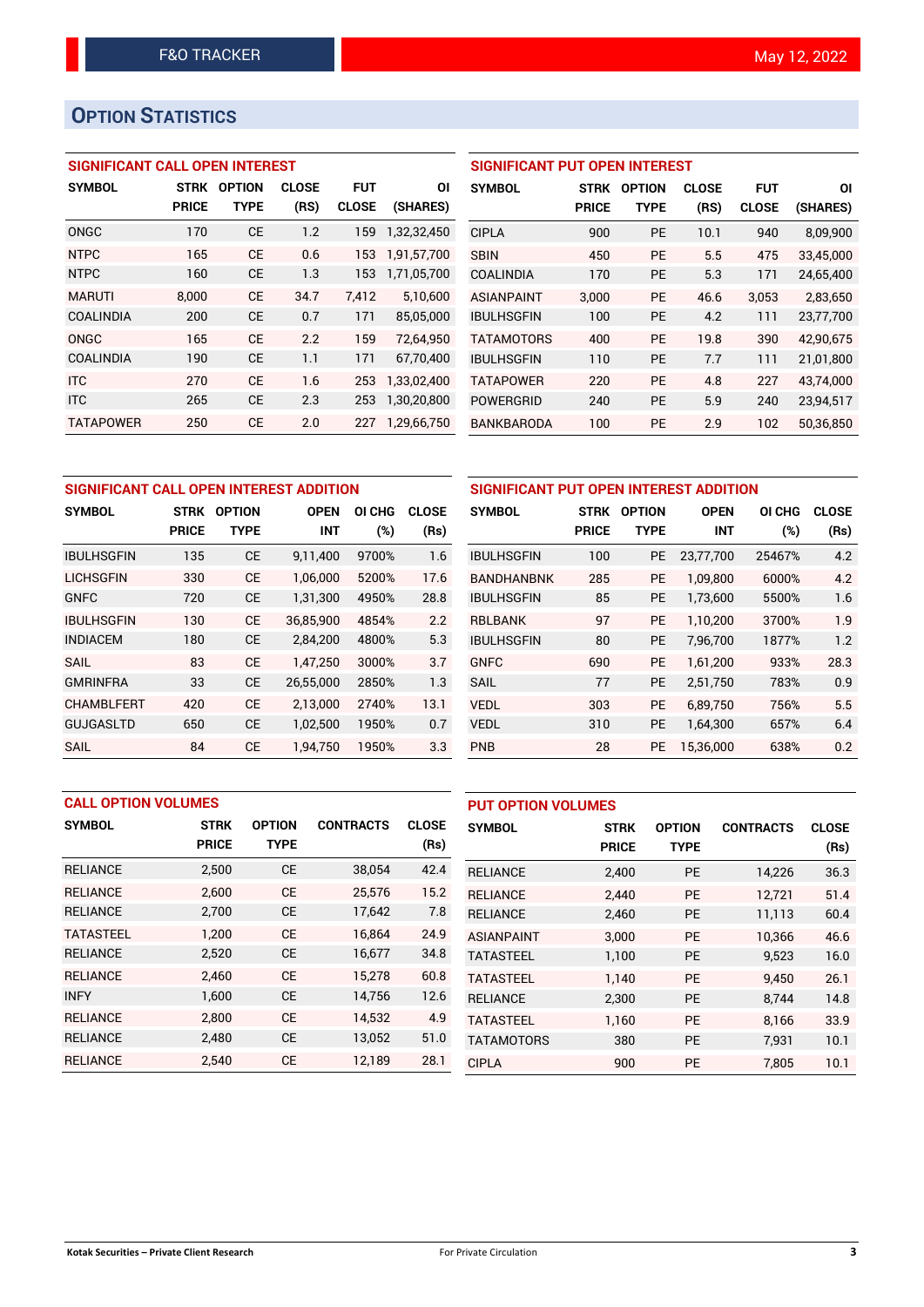#### **RATING SCALE (PRIVATE CLIENT GROUP)**

- **BUY**  Stock/Index looks strong from the expiry/near term perspective and is expected to gain on the basis of technical and/or derivative parameters. Time frame is minimum of current expiry and in certain cases extend to the next series depending on the stock behaviour. Strict stop loss needs to be adhered to for every buy/long recommendation given.
- **SELL** Stock/Index looks weak from the expiry/near term perspective and is expected to gain on the basis of technical and/or derivative parameters. Time frame is minimum of current expiry and in certain cases extend to the next series depending on the stock behaviour. Strict stop loss needs to be adhered to for every sell/short recommendation given.

#### **FUNDAMENTAL RESEARCH TEAM (PRIVATE CLIENT GROUP)**

**Shrikant Chouhan Arun Agarwal Amit Agarwal, CFA Hemali Dhame** shrikant.chouhan@kotak.com arun.agarwal@kotak.com agarwal.amit@kotak.com Hemali.Dhame@kotak.com +91 22 6218 5408 +91 22 6218 6443 +91 22 6218 6439 +91 22 6218 6433

Metals & Mining, Midcap Pharmaceuticals Pharmaceuticals Research Associate Support Executive<br>
iatin.damania@kotak.com purvi.shah@kotak.com rini.mehta@kotak.com k.kathirvelu@kotak.com jatin.damania@kotak.com

**Sumit Pokharna** Pankaj Kumar<br>Oil and Gas, Information Tech Construction, sumit.pokharna@kotak.com pankajr.kumar@kotak.com +91 22 6218 6438 +91 22 6218 6434

**Jatin Damania Purvi Shah Rini Mehta K. Kathirvelu**

Construction, Capital Goods & Midcaps

Transportation, Paints, FMCG

+91 22 6218 6440 +91 22 6218 6432 +91 80801 97299 +91 22 6218 6427

#### **TECHNICAL RESEARCH TEAM (PRIVATE CLIENT GROUP)**

**Shrikant Chouhan Amol Athawale Sayed Haider** [shrikant.chouhan@kotak.com](mailto:shrikant.chouhan@kotak.com) [amol.athawale@kotak.com](mailto:amol.athawale@kotak.com) Research Associate +91 22 6218 5408 +91 20 6620 3350 [sayed.haider@kotak.com](mailto:sayed.haider@kotak.com)

+91 22 62185498

#### **DERIVATIVES RESEARCH TEAM (PRIVATE CLIENT GROUP)**

+91 79 6607 2231 +91 22 6218 5497 +91 33 6615 6273

**Sahaj Agrawal Prashanth Lalu Prasenjit Biswas, CMT, CFTe** [prasenjit.biswas@kotak.com](mailto:prasenjit.biswas@kotak.com)